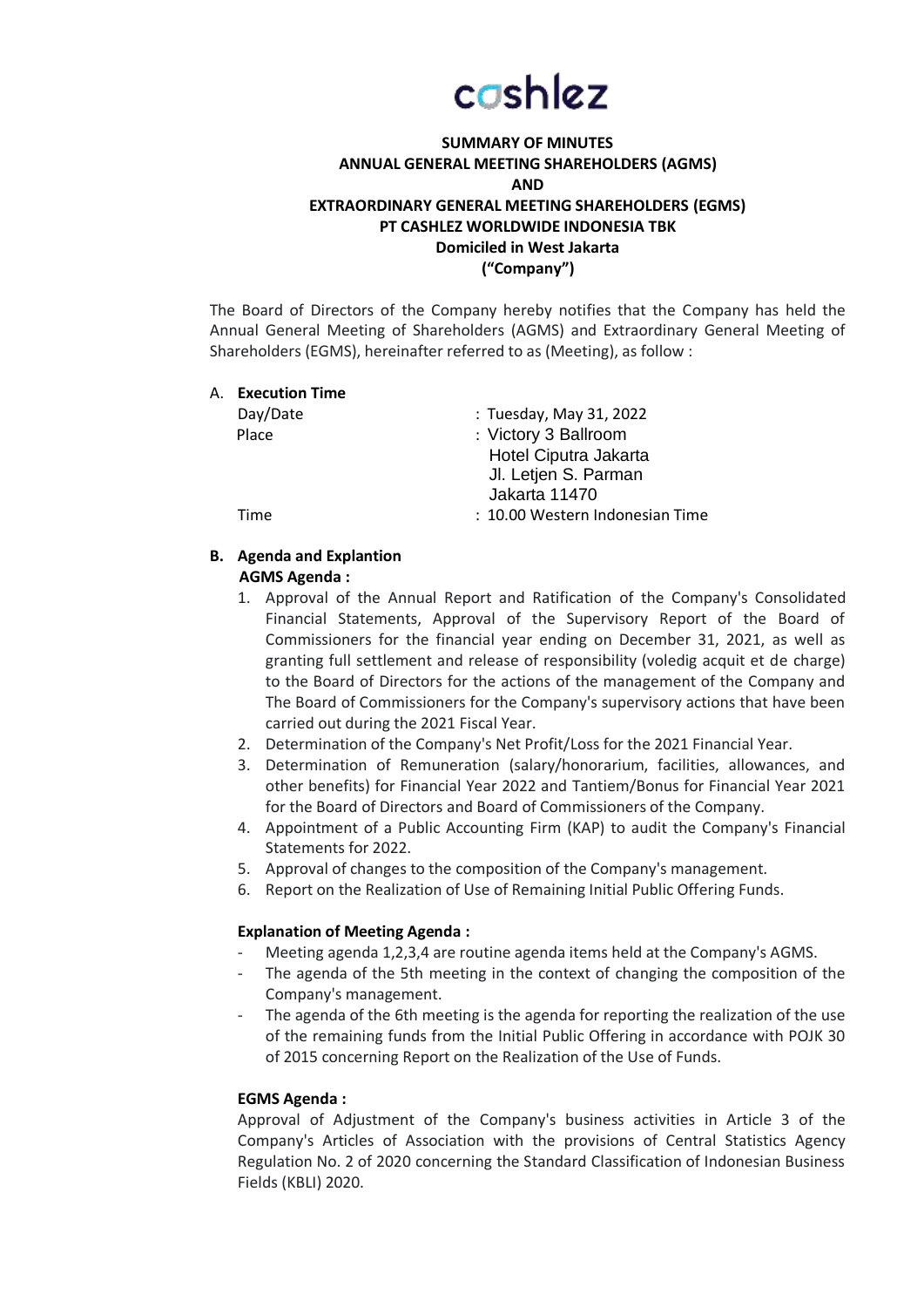### **With the explanation of the EGMS Agenda :**

The agenda of the meeting was carried out in the context of adjusting Article 3 of the Articles of Association regarding the Purpose and Objectives and Business Activities in accordance with the clarification of the 2020 Indonesian Field Standard (KBLI).

# **C. The Board of Directors and Board of Commisoners of The Company present at the Meeting :**

| Directors:                                                     |                                                   |  |  |  |
|----------------------------------------------------------------|---------------------------------------------------|--|--|--|
| <b>President Director</b>                                      | : Bapak Suwandi                                   |  |  |  |
| Director                                                       | : Bapak Cendy Hadiputranto                        |  |  |  |
| <b>Commisioners:</b>                                           |                                                   |  |  |  |
| <b>President Commissioner</b>                                  | : Mr. Laurentius Firman Wiranata (present online) |  |  |  |
| Concurrently Independent Commissioner                          |                                                   |  |  |  |
| Independent Commissioner: Mr. Randy Pangalila (present online) |                                                   |  |  |  |
| Commissioner                                                   | : Mr. Hira Laksamana (present online)             |  |  |  |
|                                                                |                                                   |  |  |  |

# **D. Quorum**

#### **AGMS**

The Meeting was attended by the Shareholders and/or their legal proxies as many as 853,531,846 (eight hundred fifty three million five hundred thirty one thousand eight hundred forty six) shares, or representing 59.64% (fifty nine point sixty four percent) of the total number of shares issued by the Company.

#### **EGMS**

The Meeting was attended by the Shareholders and/or their legal proxies as many as 962,957,617 (Nine hundred sixty two million Nine hundred fifty seven thousand six hundred seventeen) shares, or representing 67.29% (sixty seven point twenty nine percent) of the total number of shares issued by the Company.

**E. Shareholders who ask question and/or provide opinions regarding the meeting agenda with details :**

#### **AGMS**

- First Agenda : any question/opinions Ringkasan Pertanyaan dan Tanggapan There are 2 questions/Response PT Mandiri Capital Indonesia, as the shareholder of the Company, raised a question related to Business Development, namely what is the concrete strategy of the Company to improve business performance considering that the Company is still experiencing losses, then regarding when the rights issue will be carried out considering that the rights issue process has been quite long and the information is already available. standby buyer, then what are the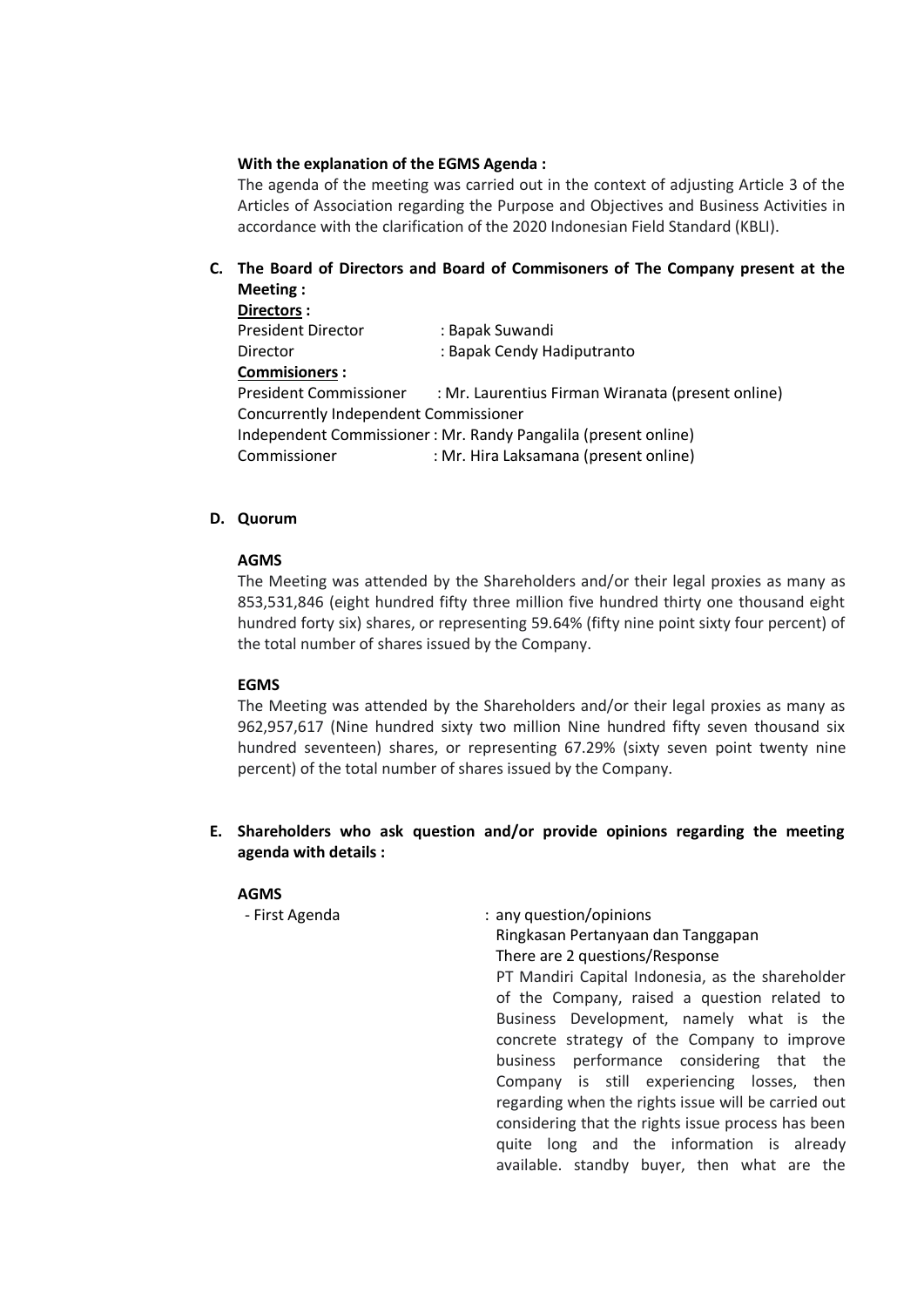efforts made by the Company to maintain the Company's price share.

Response :

1. From the Business Development point of view, the use of digital payments has increased considerably, from the Company's point of view that it dominates the offline market where this offline market is heavily affected by PPKM which causes shop closures, in 2022 the government has loosened PPKM and it is hoped that this will support an increase in transactions and the Company plans to expand the business so as to increase the Company's transactions with more aggressive merchant acquisitions by providing socialization and education to MSMEs to be able to use non-cash payments. The company's strategy is in addition to organic as well as nonorganic where we partner with many parties such as Indodana, Kredivo which we can provide in the form of payletters and collaboration with e-wallet and develop virtual card technology which is predicted to replace physical debit and credit cards, in addition to collaboration with digital banking that will help their customers. This is an organic and non-organic plan that we will develop in the next 3-5 years.

2. Until now, the Company has not carried out a rights issue to the regulator and has only obtained a permit from the GMS, according to the POJK, the Company still has 1 (one) year to carry out the rights issue process, then regarding the standby buyer, we are still in the process of exploring with several investors on a regular basis. Q3 target has been able to run the rights issue.

3. Regarding the business performance related to the CASH price, we are aware that the cash price has decreased but we also need to keep in mind that we once went up to Rp 635 per share, increased from the initial price at 350 and experienced an increase in November 2021, there is a possibility that there will still be corrections to improve. the company's share price and we initiate to build the company's fundamentals to maintain the company's share price.

Mr. Andry as the shareholder of the Company raised a question regarding the explanation that revenue increased quite significantly by 100% Rp. 140 billion compared to 2020 as payments to suppliers reached Rp. 14.6 billion, so cash was minus Rp. 37 billion.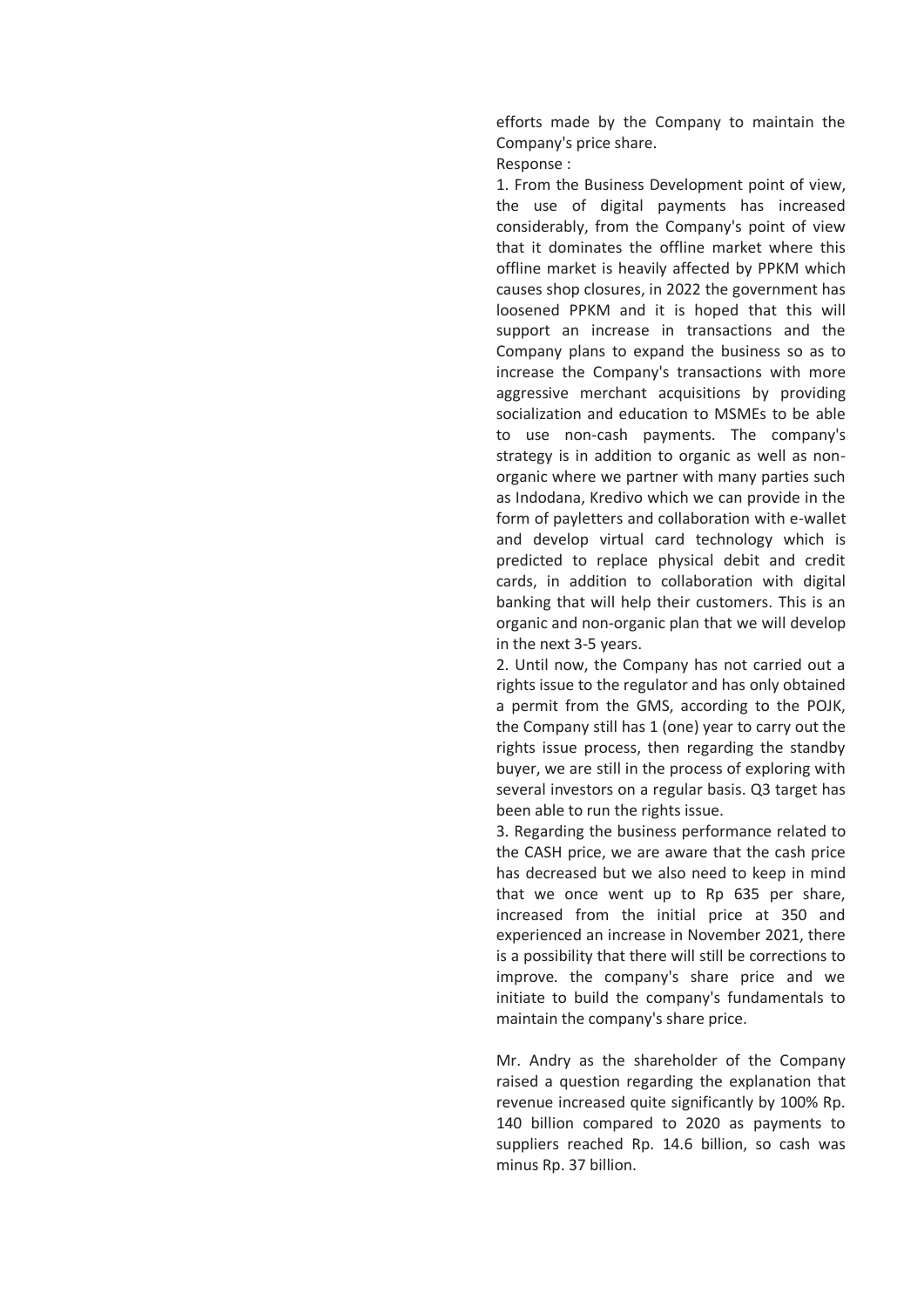#### Response

The Company's revenue in 2021 is at Rp. 140M compared to 2020 which is Rp. 84M. There are several sources of income, namely the cashlez business and consolidation with subsidiaries, in 2020 we will not do full year financial consolidation which is reported from June – December 2020, while in 2021 carried out full year, then related to Cost of Revenue only Rp 50 billion while in 2021 it will be Rp 100 billion, BPP consolidation reaches 100%, our subsidiary PT Softorb Technologi Indonesia has recorded a profit while from the Company side it is still losing money in the future the Company's target is expected to have many merchants and payment features so as to increase the Company's revenue.

- Second Agenda : no question/opinions
- Third Agenda : any question/opinions

There are 2 questions/opinions

Mr. Steven Samudera as the shareholder of the Company asked whether there are figures submitted by the Remuneration and Nomination Committee for the increase in BOD and BOC Remuneration.

Response :

The numbers have not been stated because the proposal to be submitted to the GMS for an increase in remuneration for BOD and BOC was delegated to the Board of Commissioners by taking into account the recommendations of the Remuneration and Nomination Committee.

Mr. Andry as the shareholder of the Company asked whether the determination of remuneration for the Board of Commissioners is in accordance with Article 113 of the Company Law.

#### Response :

The Company conveys that the determination of the remuneration for the Board of Commissioners which should have been determined by the GMS does not rule out the possibility that it will be delegated to the Board of Commissioners for approval by the GMS, however, the amount determined does not have to be literally stated.

- Forth Agenda : no question/opinion
	-

There is 1 question/opinion.

Mr. Steven Samudera as the shareholder of the Company asked why Mr. Randy was honorably

- 
- Mata Acara Kelima : any questions/opinion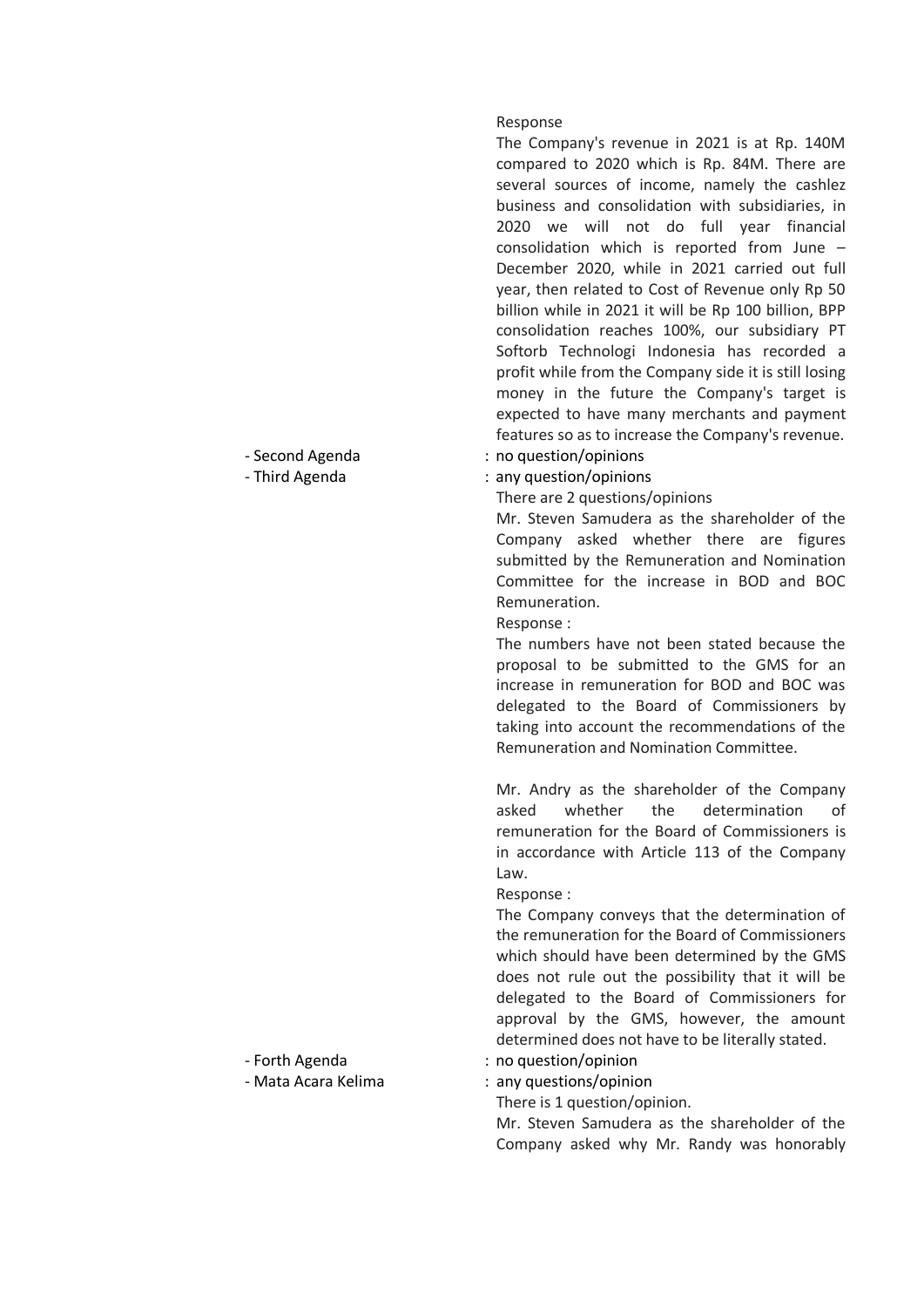|                | dismissed and what is being proposed from him        |
|----------------|------------------------------------------------------|
|                | to serve as commissioner of the Company              |
|                | Response:                                            |
|                | According to the information, the proposed           |
|                | replacement comes from the Shareholders who          |
|                | own 1/20 shares with reasons for reorganization      |
|                | from the side of the supervisors of the Company      |
|                | and for that a vote will be taken in the decision of |
|                | this Meeting.                                        |
| - Sixth Agenda | : no questions/opinions                              |
|                |                                                      |

#### **RUPS LB**

- First Agenda : no question/opinions

# **F. Mechanism of decision-making at the Meeting:**

Decisions are made by deliberation to reach consensus. If deliberation for consensus is not reached, then a vote will be held.

#### **G. The results of the Meeting's decision: AGMS**

- First Agenda: The meeting agreed by deliberation to reach a consensus.
- Second Agenda:
- The meeting agreed by deliberation to reach a consensus.
- Third Agenda:

In accordance with the rules of the Meeting, because there were shareholders who expressed disapproval of the easyksei system, the Meeting did not reach a consensus, then a vote was held to decide on the proposed agenda for this Meeting, after voting, the Meeting approved the agenda for the third Meeting.

Fourth Agenda:

The meeting agreed by deliberation to reach a consensus.

- Fifth Agenda:

In accordance with the rules of the Meeting, because there were shareholders who attended and expressed their disagreement, the Meeting did not reach a consensus, then a vote was held to decide on the proposed agenda for this Meeting, after voting, the Meeting approved the agenda for the Fifth Meeting.

Sixth Agenda:

In accordance with the rules of the Meeting, because there were shareholders who expressed disapproval of the easyksei system, the Meeting did not reach a consensus, then a vote was held to decide on the proposed agenda for this Meeting. After voting, the Meeting approved the agenda for the Sixth Meet.

# **EGMS**

- First Agenda:

The meeting agreed by deliberation to reach a consensus.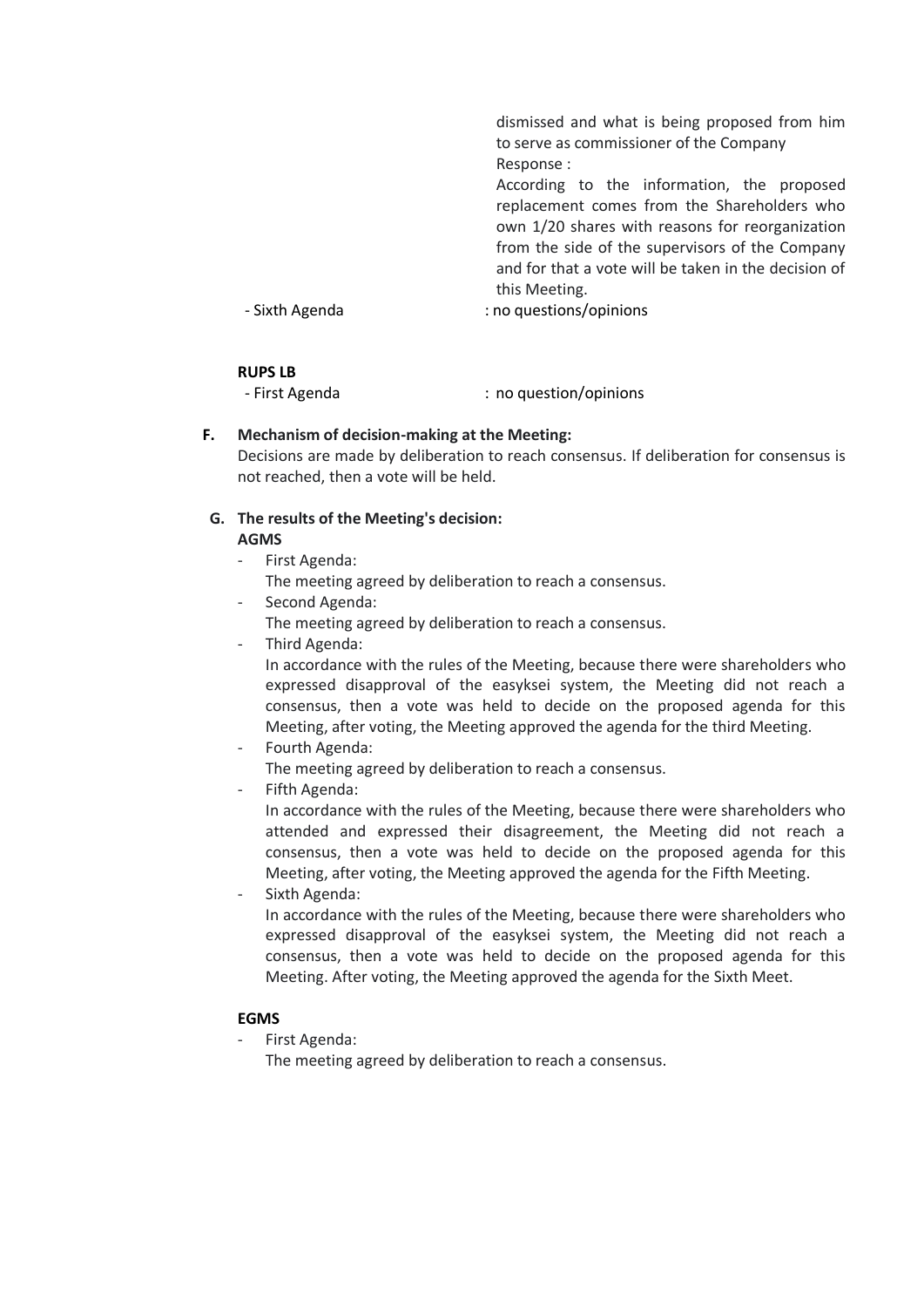# **H. Meeting Resolution : AGMS**

First Agenda:

Approve and ratify the Company's Annual Report for the financial year ending 31 December 2021, including the Company's Activity Report, the Board of Commissioners' Supervisory Report and Financial Report for the financial year ending 31 December 2021 which has been audited by the Paul Public Accountant. Hadiwinata, Hidajat, Arsono, Retno, Palilingan and Partners with their report dated March 28, 2022, Number 00615/2.1133/AU.1/05/1601-2/III/2022, with a fair opinion, as well as providing full settlement and release of liability ( voledig acquit et de charge) to the Board of Directors and Board of Commissioners of the Company for their management and supervisory actions during the financial year ending 31 December 2021 as long as these actions are reflected in the Annual Report; Second Agenda:

Approved the Company's net loss of Rp 7,723,977,483 and no dividend distribution for the 2021 financial year because currently the Company is still experiencing losses. Third Agenda:

Determination of Remuneration (salary/honorarium, facilities, allowances, and other benefits) for Financial Year 2022 and Tantiem/Bonus for Financial Year 2021 for the Board of Directors and Board of Commissioners of the Company which should be determined by the General Meeting of Shareholders, in accordance with Article 11 paragraph 13 of the Company's Articles of Association, delegated to the Board of Commissioners of the Company with the stipulation that the Board of Commissioners of the Company must pay attention to the suggestions/opinions given by the Remuneration and Nomination Committee.

Fourth Agenda:

Granting authority to the Company's Board of Commissioners to appoint a Public Accounting Firm that has obtained recognition and is registered with the Financial Services Authority (OJK) and Bank Indonesia to carry out audits of the Company's books for the 2022 Fiscal Year and grant power and authority to the Company's Board of Directors to determine service fees and other necessary requirements in connection with the appointment of the said Public Accounting Firm.

Fifth Agenda:

- 1. Accept the resignation of Mr. Hira Laksamana as Commissioner of the Company and he is granted release and discharge (acquit et de charge) for all actions that have been taken during his term of office as long as it is stated in the books of the Company, which is effective as of the closing of this Meeting, so that he no longer has expenses or claims or claims of any kind against the Company. The Company expresses its gratitude and highest appreciation for the participation of Mr. Hira Laksana while serving as a member of the Company's Board of Commissioners.
- 2. Accept the proposal of Mr. Hasim Sutiono as a Shareholder of the Company to appoint Mr. Andi M. Andries as a new member of the Board of Commissioners to replace Mr. Randy Pangalila as of the date of this Meeting until the Fiscal Year 2024.
- 3. Respectfully dismiss Mr. Randy Pangalila and he is granted an acquittal and discharge (acquit et de charge) for all actions that have been taken during his term of office as long as it is stated in the books of the Company, which is effective as of the closing of this Meeting, so that he no longer has burdens or bills. or claims of any kind against the Company. The Company expresses its gratitude and highest appreciation for the participation of Mr. Randy Pangalila during his tenure as a member of the Company's Board of Commissioners.